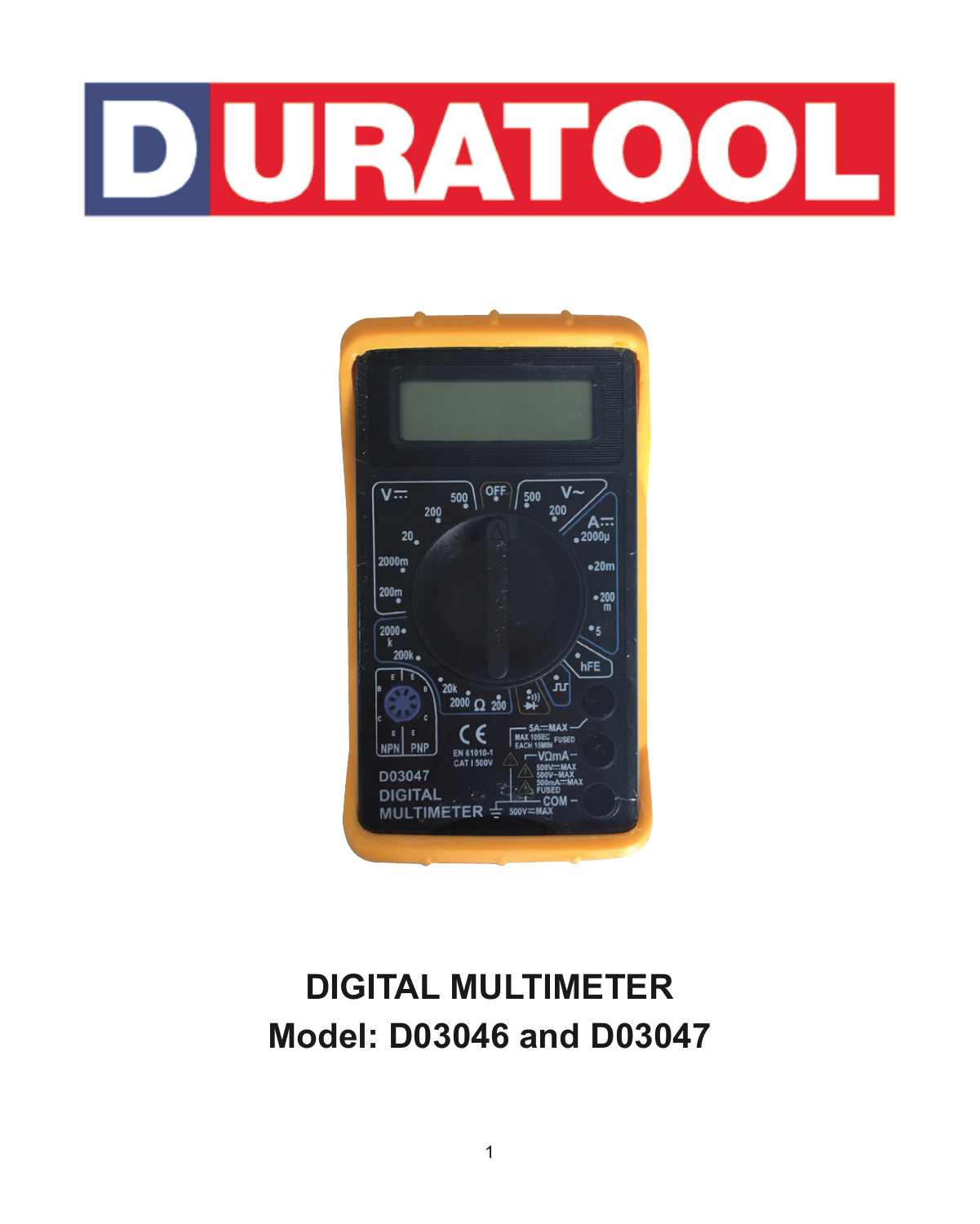# **IMPORTANT SAFETY INFORMATION**

#### **Please read these instructions carefully before use and retain for future reference.**

- Check the test leads, probes and case insulation before using. If you find any breakage or abnormality, or you consider the device is broken, stop using the device immediately.
- When using the test probes, keep your fingers behind the finger protection ring.
- Do not use the meter with the back cover open.
- Select appropriate test range for measurements.
- Ensure all inputs are less than the range selected otherwise it may cause electrical shock or meter damage.
- Do not change the range selector position during voltage or current measurements.
- Do not apply a voltage exceeding the marked voltage between COM terminal and ground.
- Take caution when working voltages are above 60V DC or 30V AC rms.
- Do not connect the meter to voltage signals when the range selector is on current, resistance, diode or continuity range.
- When measuring current, each single measurement should be shorter than 10 seconds.
- When a measurement has been completed, disconnect the testing probes from the circuit under test.
- Replace the batteries as soon as the low battery indicator appears on the display.
- Remove dead batteries from the meter or if it is not going to be used for a long time.
- Never mix old and new batteries together, or different types of batteries.
- Never dispose of batteries in a fire, or attempt to recharge ordinary batteries.
- Before replacing the battery, turn off the meter and disconnect all the test probes.
- To prolong battery life turn off the meter after use.

# **FUNCTIONS**

| Model  | DCV I | ACV | <b>DCA</b> | Ω | ┿ | $-1)$ | hFE | ЛJ |
|--------|-------|-----|------------|---|---|-------|-----|----|
| D03046 |       |     |            |   |   |       |     |    |
| D03047 |       |     |            |   |   |       |     |    |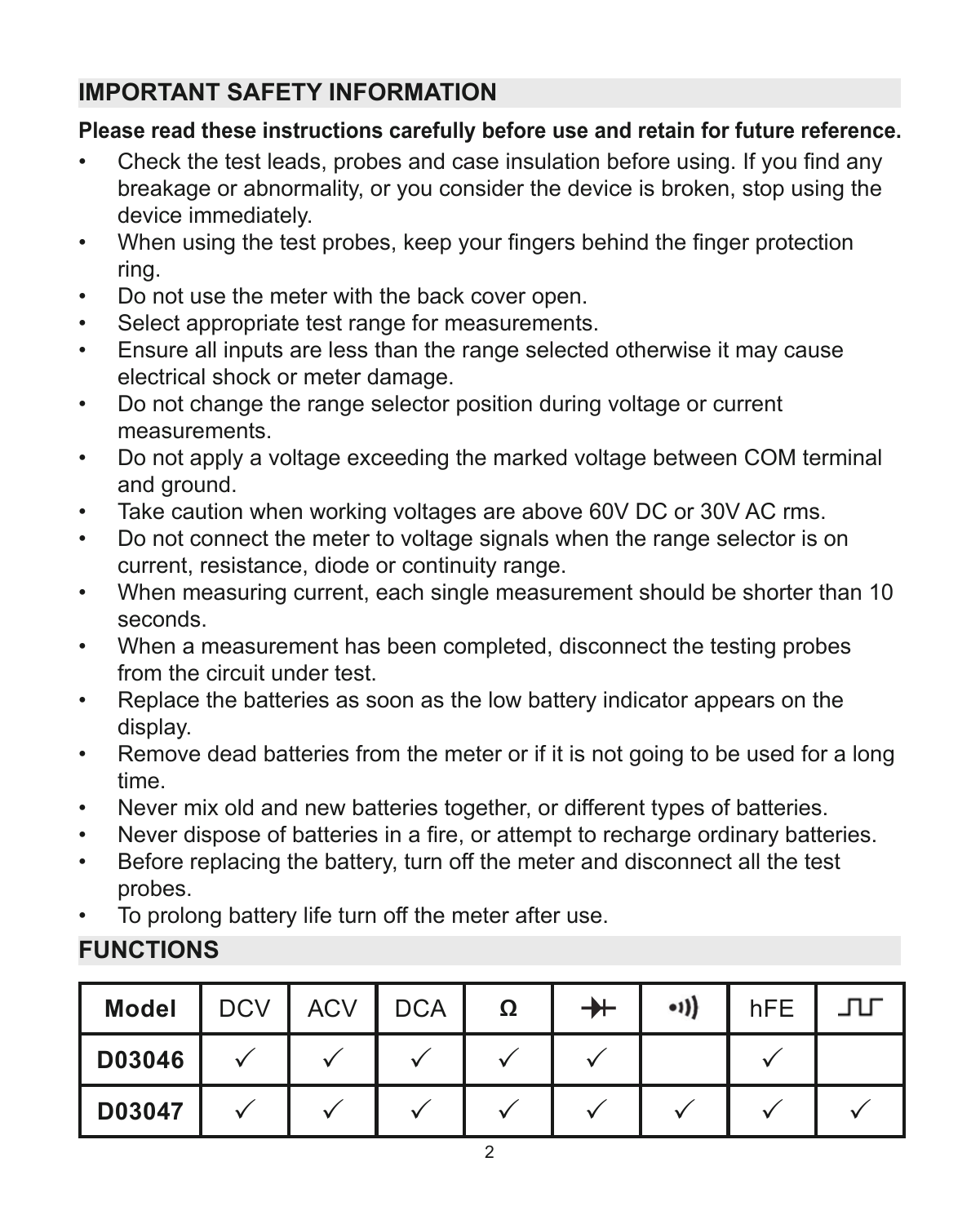

## **DC VOLTAGE**

| Range  | Resolution      | Accuracy                                  |
|--------|-----------------|-------------------------------------------|
| 200mV  | 100µV           | $\pm (0.5\% \text{ of } \text{rdg } +3D)$ |
| 2000mV | 1mV             |                                           |
| 20V    | 10 <sub>m</sub> | $\pm (0.8\% \text{ of } \text{rdq } +5D)$ |
| 200V   | 100mV           |                                           |
| 500V   | 1V              | $\pm$ (1.0% of rdg +5D)                   |

• OVERLOAD PROTECTION: 220V rms AC for 200mV range and 500V DC or 500V rms for all ranges.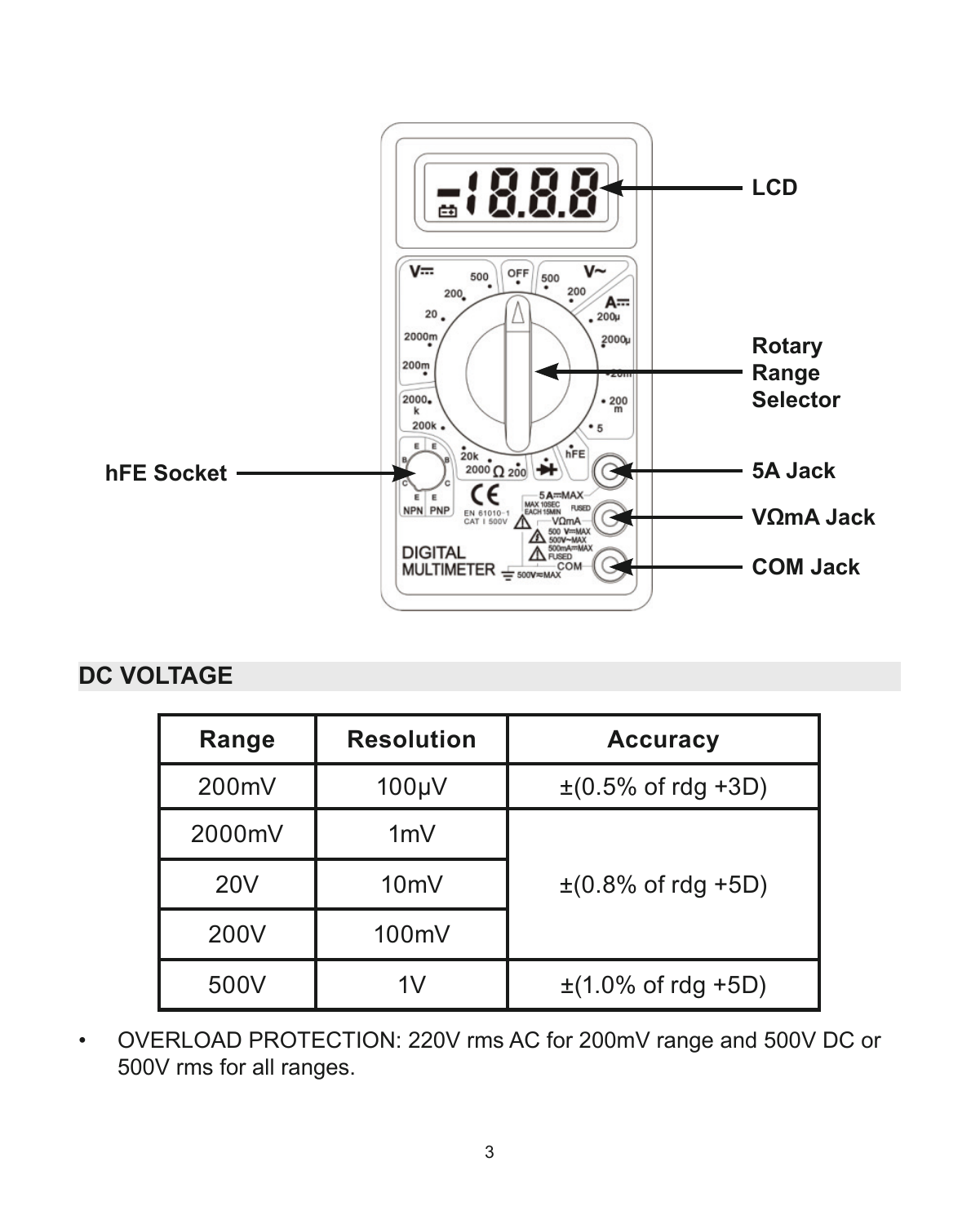# **AC VOLTAGE**

| Range | <b>Resolution</b> | Accuracy                 |  |
|-------|-------------------|--------------------------|--|
| 200V  | 100mV             | $\pm$ (2.0% of rdg +10D) |  |
| 500V  | 1V                |                          |  |

- RESPONSE: Average responding, calibrated in rms of a sine wave.
- FREQUENCY RANGE: 45Hz ~ 450Hz.
- OVERLOAD PROTECTION: 500V DC or 500V rms for all ranges.

# **CONTINUITY**

| Range                  | <b>Description</b>                                                   |
|------------------------|----------------------------------------------------------------------|
| $\bullet$ <sup>1</sup> | Built in buzzer sounds if resistance is less<br>than $30\pm20\Omega$ |

• OVERLOAD PROTECTION: 15 seconds maximum 220V RMS.

# **DC CURRENT**

| Range              | <b>Resolution</b>  | Accuracy                 |
|--------------------|--------------------|--------------------------|
| 200 <sub>µ</sub> A | 100 <sub>n</sub> A |                          |
| 2000µA             | $1\mu$ A           | $\pm$ (1.8% of rdg +2D)  |
| 20mA               | 10 <sub>µ</sub> A  |                          |
| 200 <sub>m</sub> A | 100 <sub>µ</sub> A | $\pm$ (2.0% of rdg +2D)  |
| 5A                 | 10 <sub>m</sub> A  | $\pm$ (2.0% of rdg +10D) |

- OVERLOAD PROTECTION: F0.5A/500V and F5A/250V fuse.
- MEASURING VOLTAGE DROP: 200mV.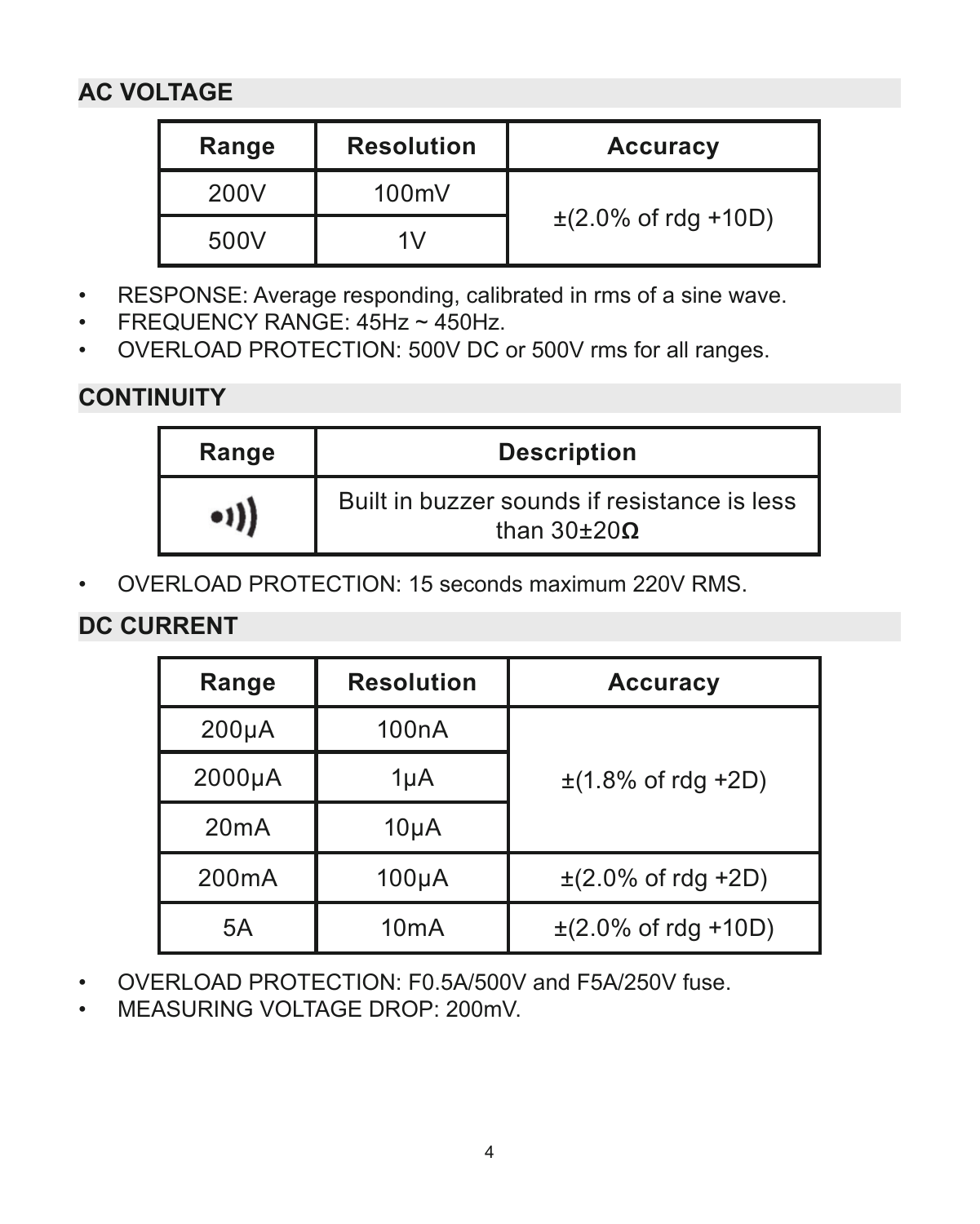## **RESISTANCE**

| Range         | <b>Resolution</b> | Accuracy                 |
|---------------|-------------------|--------------------------|
| $200\Omega$   | 0.1 <sub>Ω</sub>  | $\pm$ (1.0% of rdg +10D) |
| $2000\Omega$  | $1\Omega$         |                          |
| $20k\Omega$   | 10 $k\Omega$      |                          |
| $200k\Omega$  | $100k\Omega$      | $\pm$ (1.0% of rdg +4D)  |
| $2000k\Omega$ | $1k\Omega$        |                          |

- MAXIMUM OPEN CIRCUIT VOLTAGE: 3V.
- OVERLOAD PROTECTION: 15 seconds maxi- mum 220Vrms.

## **OPERATION**

## **DC & AC VOLTAGE MEASUREMENT**

- Connect red test lead to "VΩmA" jack, Black lead to "COM" jack.
- Set RANGE switch to desired VOLTAGE position, if the voltage to be measured is not known beforehand, set switch to the highest range and reduce it until satisfactory reading is obtained.
- Connect test leads to device or circuit being measured.
- Turn on power of the device or circuit being measured voltage value will appear on Digital Display along with the voltage polarity.

#### **DC CURRENT MEASUREMENT**

- Red lead to "VΩmA". Black lead to "COM" (for measurements between 200mA and 5A connect red lead to "5A" jack with fully depressed).
- Set RANGE switches to desired DCA position.
- Open the circuit to be measured, and connect test leads IN SERIES with the load in with current is to measure.
- Read current value on Digital Display.
- Additionally, "5A" function is designed for intermittent use only. Maximum contact time of the test leads with the circuit is 10 seconds, with a minimum intermission time of 15 minutes between tests.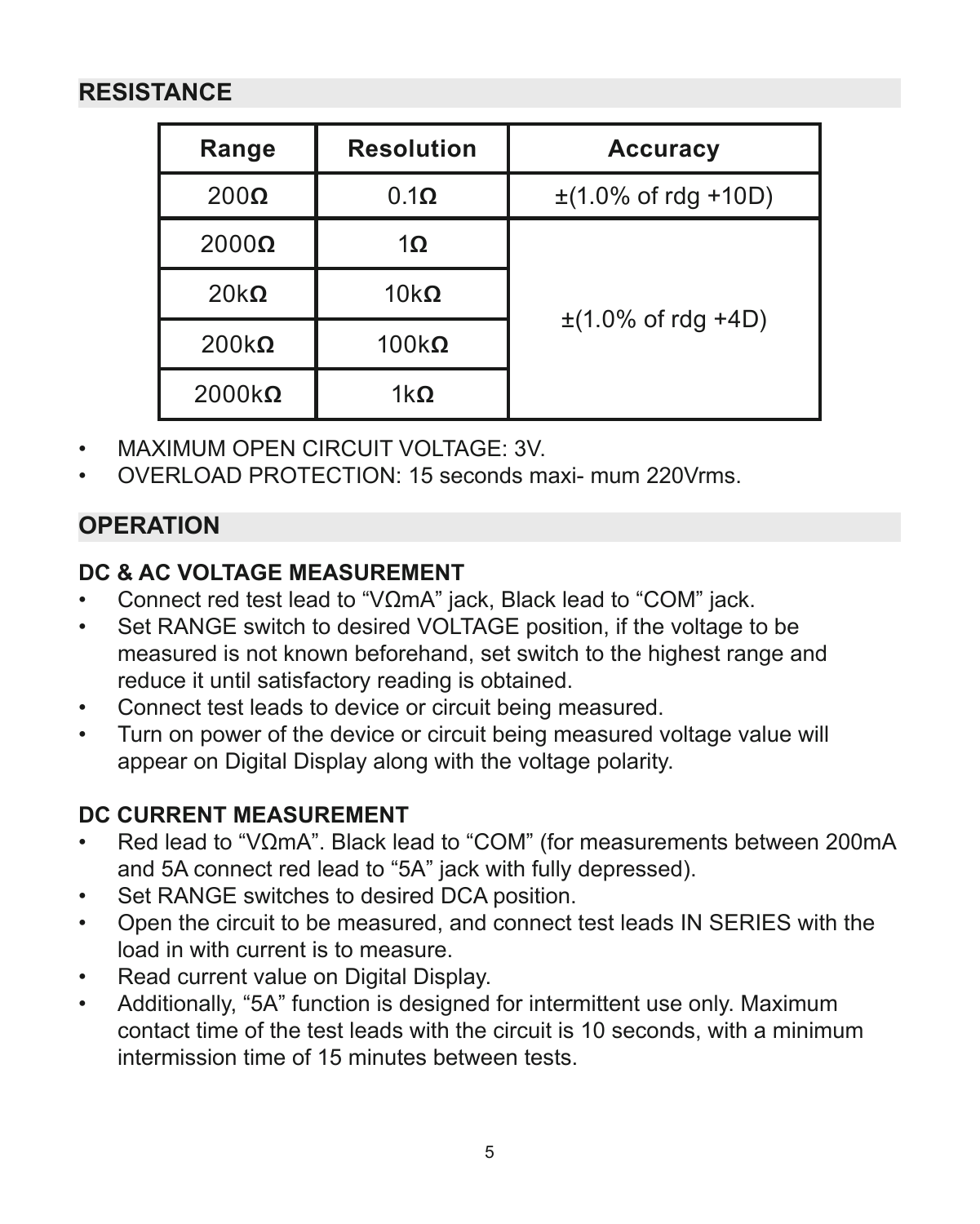#### **RESISTANCE MEASUREMENT**

- Red lead to "VΩmA". Black lead to "COM".
- Set RANGE switch to desired Ο position.
- If the resistance being measured is connected to a circuit, turn off power and discharge all capacitors before measurement.
- Connect test leads to circuit being measured.
- Read resistance value on the display.

#### **DIODE MEASUREMENT**

- Red lead to "VΩmA", Black lead to "COM".<br>• Set RANGE switch to " $\rightarrow$  " position
- Set RANGE switch to " ++ " position.
- Connect the red test lead to the anode of the diode to be measured and black test lead to cathode.
- The forward voltage drop in mV will be displayed. If the diode is reversed, figure "1" will be shown.

#### **TRANSISTOR hFE MEASUREMENT**

- Set RANGE switch to the hFE position.
- Determine whether the transistor is PNP of NPN type and locate the Emitter, Base and Collector leads. Insert the leads into the correct pins of the hFE socket.
- The meter will display the approximate hFE value at the condition of base current 10uA and VCE2.8V.

# **AUDIBLE CONTINUITY TEST**<br>• Red lead to "VOmA" Black

- Red lead to "VΩmA", Black lead to "COM".
- RANGE switch to " "" position.
- Connect test leads to two points of circuit to be tested. If the resistance is lower than 30Ω  $±$  20Ω, the buzzer will sound.

#### **TEST SIGNAL**

- Set RANGE switch to " $\Pi$ " position.
- A test signal (50Hz) is produced between "VΩmA" and "COM" jack.
- The output voltage is approx 5V p-p with 50KΩ impedance.

**NOTE:** OVERLOAD PROTECTION: 15 seconds maximum 220Vrms.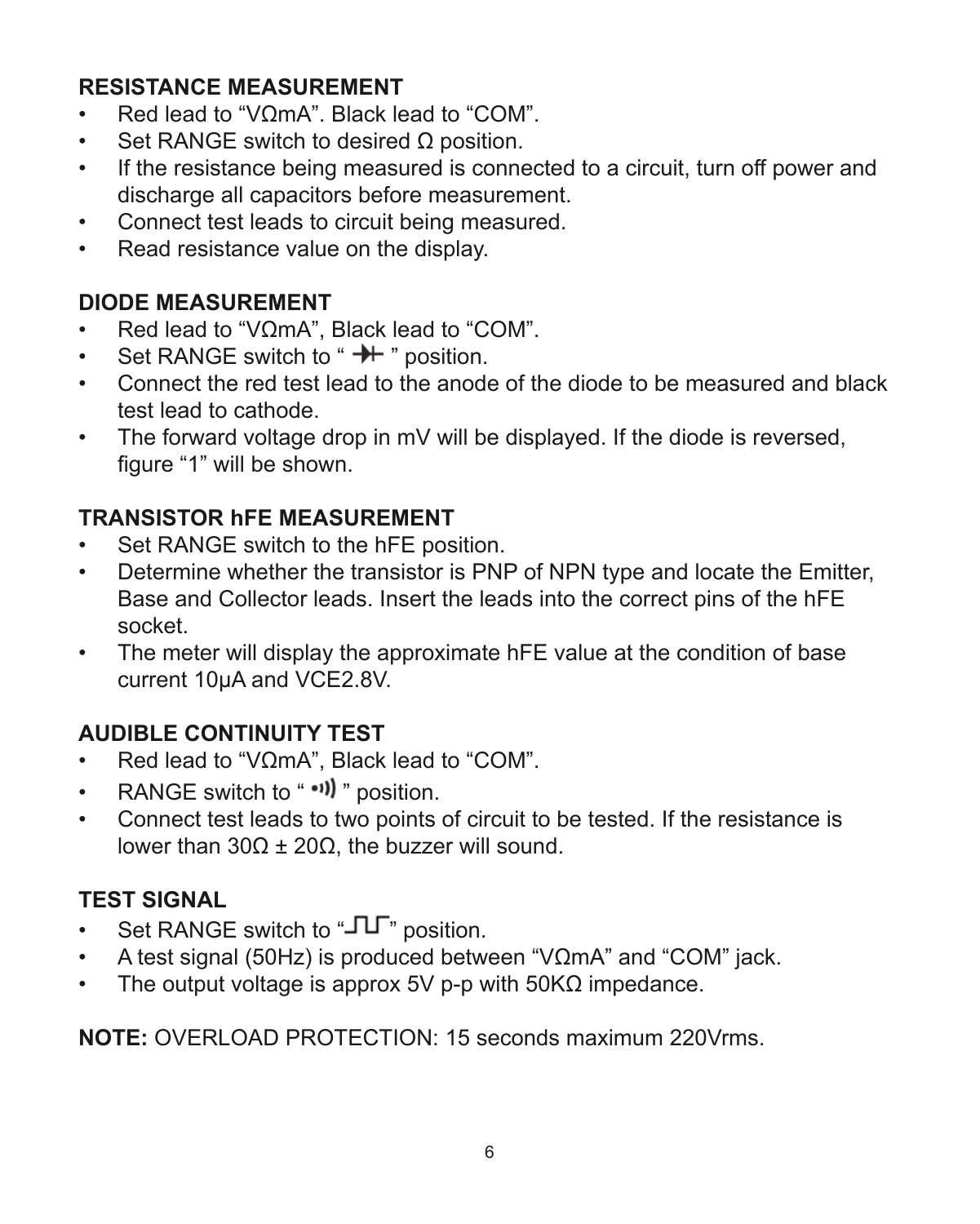# **BATTERY REPLACEMENT**

- If " $\Box$ " appears in display, it indicates that the battery should be replaced.
- To replace battery remove the meter from the protective surround, then remove the 2 screws in the rear of the case
- Remove the rear case half and simply remove the old battery, and replace with a new one. (9-volt battery, NEDA 1604 6F22 type)
- Be careful to observe correct polarity.
- Fuses rarely need replacement and blow almost always as a result of operator error. (F500mA/500V for mA terminal and F5A/500V for 5A terminal).

# **CLEANING**

- Clean the meter with a clean, soft cloth.
- Do not use any chemicals, abrasives or solvents that could damage the meter.

#### **SPECIFICATIONS**

| Max display:                  | LCD 3 <sup>1</sup> / <sub>2</sub> digits (1999 count) 0.5" high |  |  |
|-------------------------------|-----------------------------------------------------------------|--|--|
| Polarity:                     | Automatic, indicated minus, assumed plus.                       |  |  |
| <b>Measure method:</b>        | Double integral A/D switch implement                            |  |  |
| Sampling speed:               | 2 times per second                                              |  |  |
| Over-load indication:         | "1" is displayed                                                |  |  |
| <b>Operating Environment:</b> | $0^{\circ}$ ~40 $^{\circ}$ , at <80%RH                          |  |  |
| <b>Storage Environment:</b>   | $-10^{\circ}$ ~50 $^{\circ}$ , at <85%RH                        |  |  |
| Power:                        | 9V NEDA 1604 or 6F22                                            |  |  |
| Low battery indication:       | " 閂 "                                                           |  |  |
| <b>Static electricity:</b>    | Approx 4mA                                                      |  |  |
| Dimension:                    | 126 x 70 x 26mm                                                 |  |  |
| Weight:                       | 108g (including battery)                                        |  |  |